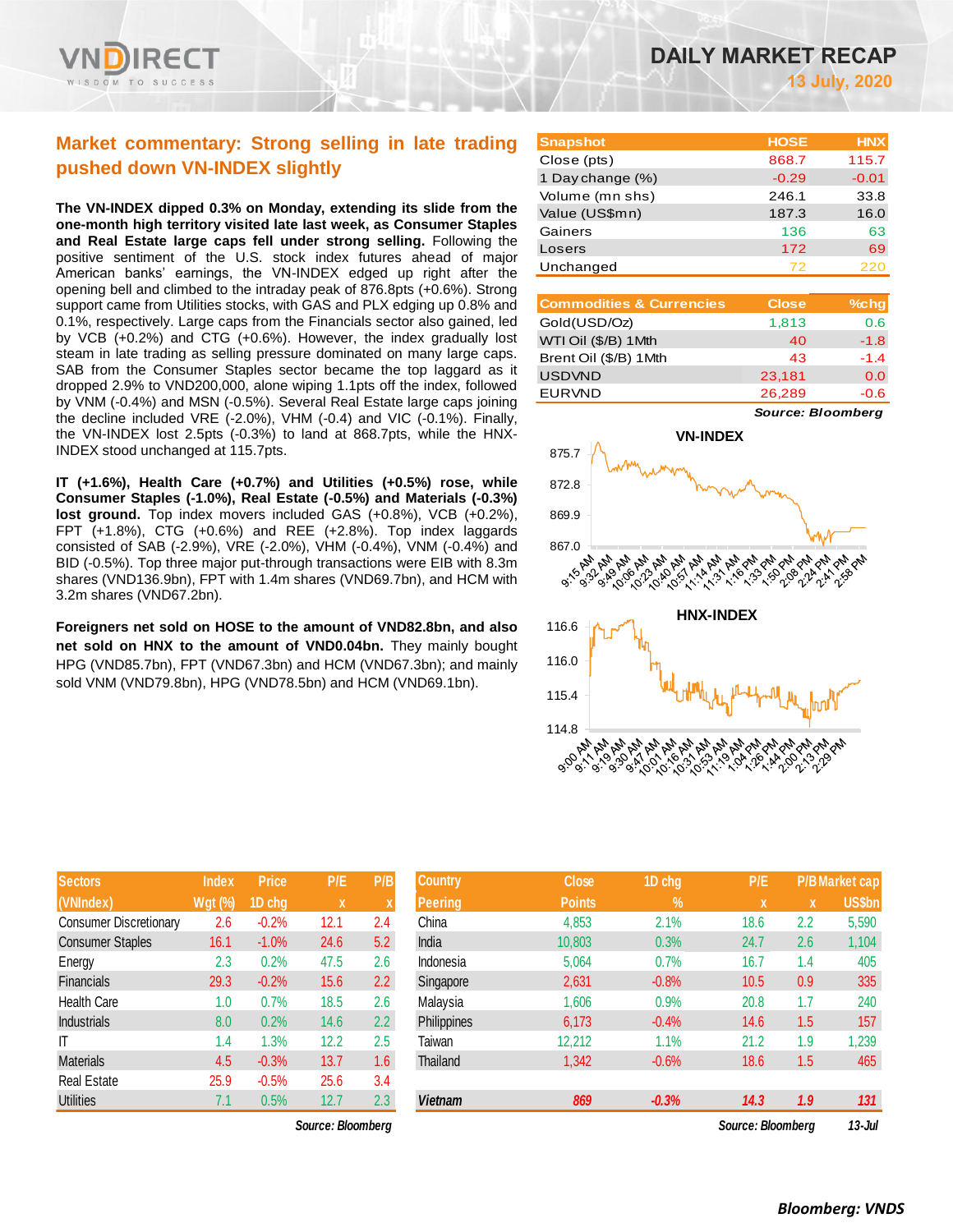

## **Market News**

### **Oil drops on signs OPEC+ preparing to taper production cutbacks**

Oil edged lower ahead of an OPEC+ meeting this week at which the group may announce plans to start tapering historic production cuts even as the coronavirus surges unabated in many parts of the world. Futures in New York fell toward US\$40 a barrel after closing up 2.4% on Friday. The producer bloc will review the state of the market at an online meeting on Wednesday amid expectations it will soon begin unwinding the output curbs. Russia's top oil companies are preparing to increase output next month in the absence of other guidance from the Energy Ministry, according to two people from the industry who spoke on condition of anonymity. The increase in supply would come as the still-raging pandemic clouds the demand outlook. The U.S. is struggling to control the outbreak, with many states reversing re-opening plans. Australia's second-largest city, meanwhile, went back into lockdown last week as the virus made a comeback there. *(Bloomberg)*

#### **Foreign capital funds find ways to enter Vietnamese retail market**

With a scale of nearly US\$180bn and an annual two-digit growth rate, the Vietnamese consumer retail market is being squeezed by foreign investors. Recently, Arisaig Asia Consumer Fund Limited said that it had invested in three new businesses in Asia, including Saigon Beer-Alcohol-Beverage Corporation (Sabeco), but the investment was not disclosed. Previously, the fund continuously increased its ownership in Mobile World Investment Corporation (MWG) from the end of last year. Besides, it also holds 28.8m shares of Vinamilk, worth more than VND3.3 trillion (US\$143m). Arisaig Asia Consumer Fund is a member of Arisaig Partners, a company founded in 1996, specialising in investing in consumer businesses with a scale of up to US\$4bn. It focuses on investing in businesses of essential consumer goods and technology in Asia. Of which, the proportion of Vietnamese stocks in the fund's portfolio is about 3%, equivalent to US\$75m. Beside Arisaig Asia Consumer Fund, many foreign corporations and funds are seeking places to pour capital into the Vietnamese consumption retail pie. The Mekong Enterprise Fund III, managed by private equity firm Mekong Capital, also invested in pawn shop chain F88. Previously, this fund has successfully invested in many consumer retail businesses in Vietnam such as Golden Gate, MWG, and recently Pharmacity. Chris Freund, Mekong Capital founder and partner, said that the fund would continue to look for fast-growing companies in retail, restaurant, consumer goods and distribution in Vietnam. The Tundra Viet Nam Fund has continuously withdrawn capital from negative growth investments and is focusing on the technology retail group, especially FPT stock. FPT shares account for the largest proportion (8.6%) in Tundra's portfolio. At Viet Nam Holding, the retail group accounts for the largest proportion (24%) in the portfolio, followed by industrial goods and services (20%), real estate (17%), telecommunications (12%), and banks (9%). The fund assessed that the portfolio of investments, especially retail, is likely to grow positively in the next three to five years.

#### Suction force from EVFTA

The General Statistics Office reported that Vietnam's retail sales of goods was estimated at more than VND3.7 quadrillion (equivalent to US\$161.7bn) last year, an increase of nearly US\$18.9bn (equivalent to 12.7%) compared to 2018. This is the fourth consecutive year the market has a growth rate of over 10% and is forecast to continue growing and reaching US\$180bn this year. Tran Duy Dong, director of the Domestic Market Department under the Ministry of Industry and Trade, recommended taking advantage of the new opportunities offered by the Europe-Vietnam Free Trade Agreement (EVFTA). Domestic enterprises should carefully study the contents and rules to prepare in advance, ready to take advantage of opportunities from the agreement, he said. At the same time, strengthening business strategy management, business structure in accordance with domestic and international market conditions, meeting the diverse and increasing needs of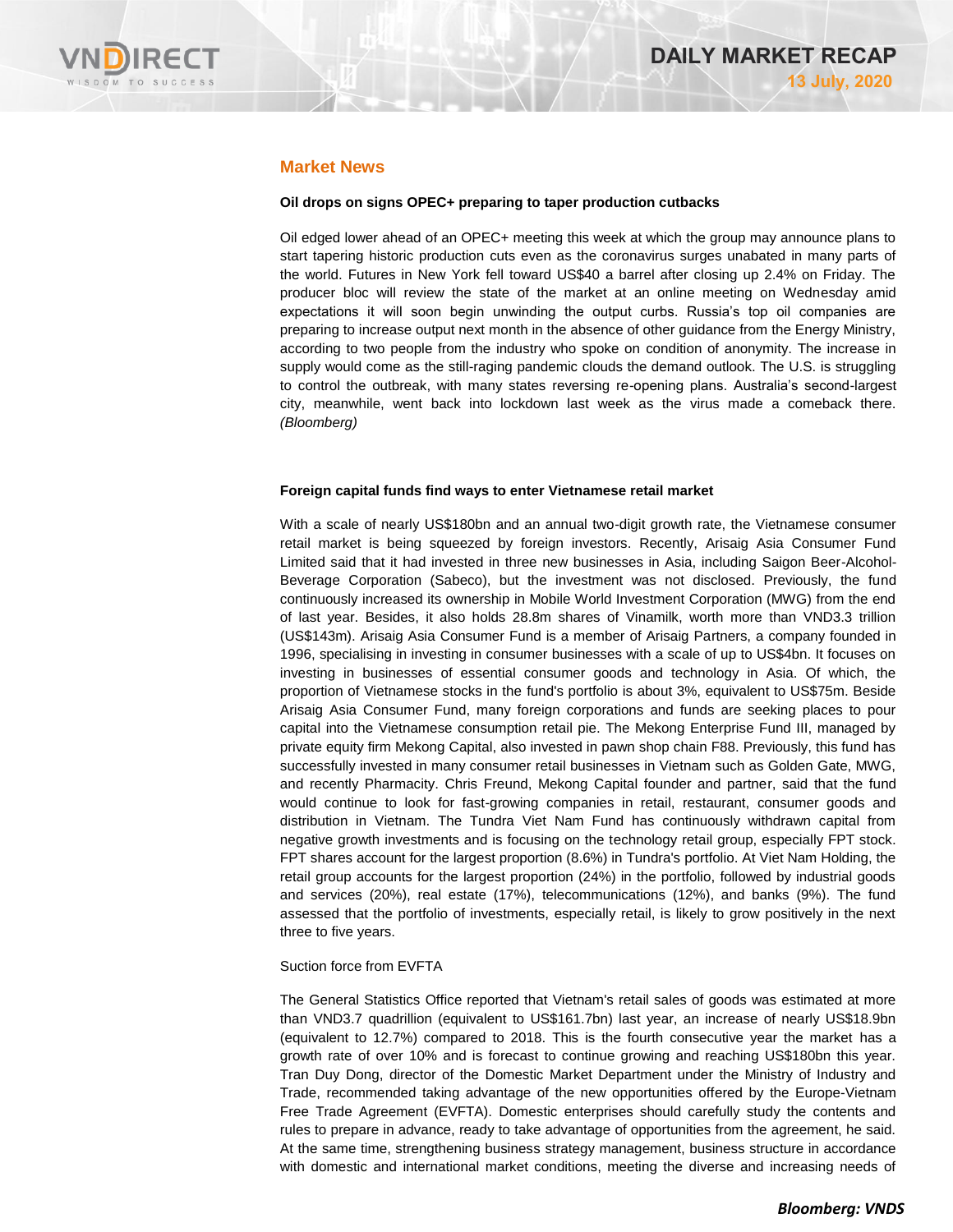

consumers. Nguyen Thi Thu Trang, director of the WTO Integration Centre under the Vietnam Chamber of Commerce and Industry, committed to not applying the mechanism of checking economic needs with EU retailers in the EVFTA, which would help EU investors have opportunities to expand their operations in Vietnam in the retail sector. An economic needs test is a procedure whereby foreign-invested companies in the distribution sector, which are allowed to provide commission agency services, wholesale and retail for all products manufactured in Vietnam and

legally imported into the country, must be met when establishing retail outlets. *(Vietnamnet.vn)*

**DAILY MARKET RECAP** 

**13 July, 2020**

## **Economic Update**

## **Solid steps towards a "new normal"**

#### **2Q20 GDP beat our estimate despite being the slowest in 10 years**

GDP rose 0.4% yoy in 2Q20, the slowest pace in a decade. However, it was better than we expected (we previously forecast 2Q20 GDP to dip 0.6% yoy) as the service sector made a fasterthan-expected recovery, especially hospitality services.

## **Services sector recovered in Jun 20**

According to the General Statistical Office (GSO), the total value of retail sales and services rose 6.2% mom to VND431,026bn in Jun 20, and increased 5.3% yoy: the first positive yoy growth since Feb 20. Among sub-sectors, retail value edged up 4.7% mom and 9.4% yoy, while food and catering services rose 12.8% mom, but was still 8.3% lower yoy. Tourism, the sector hardest hit by Covid-19, soared 268% mom in Jun, after rocketing 916% mom in May, but only accounted for nearly half of the value in Jun 19.

#### **PMI stood above 50 for the 1st time since Jan 20**

Vietnam's IHS Markit Purchasing Managers' Index (PMI) climbed from 42.7pts in May 20 to 51.1pts in Jun 20. Note that PMI above 50 indicates an expansion in the manufacturing sector. The Index of Industrial Production (IIP) rose 7.0% yoy in Jun (after a 0.4% yoy decline in May 20). The industrial sector's recovery was driven by the strong rebound in electronics production. The electronics sub-sector IIP rose 29.3% mom and 21.7% yoy in Jun. The electronics sub-sector rose 9.8% yoy in 1H20 despite the pandemic.

#### **Headline inflation ticked up in Jun 20, as expected**

Headline inflation was 3.2% yoy in Jun 20 (from 2.4% yoy in May 20). The headline CPI inched up 0.7% mom, driven by the 6.1% mom increase in transportation price index as petrol price rebounded strongly off a low base. We expect inflation pressure to remain high in 3Q20F before cooling down in 4Q20F.

## **We reiterate our GDP growth forecast of 4.5% in 2020F**

We expect Vietnam's GDP growth to strongly bounce back in 2H20F as the post-pandemic reopening of major economies such as the US and the EU could lift external demand for Vietnam's products. The Vietnamese government could also accelerate public investment and ease monetary policy further to support the economy.

*Read the full report: [HERE](https://nhanha-public-api.vndirect.com.vn/click/OGE0ODlmZDA3MDFjZjM0OTAxNzAxZWQ4OTRkZjAwMDk=/ZDQzOWNjMjEzOWI2NDk2OGIwZjFhOGZkYTRlYjI2ZGY=/d439cc2139b64968b0f1a8fda4eb26df-Economic%20Update_Vietnam_20200710.pdf/cmVzZWFyY2hAdm5kaXJlY3QuY29tLnZu/MjAyMDY=)*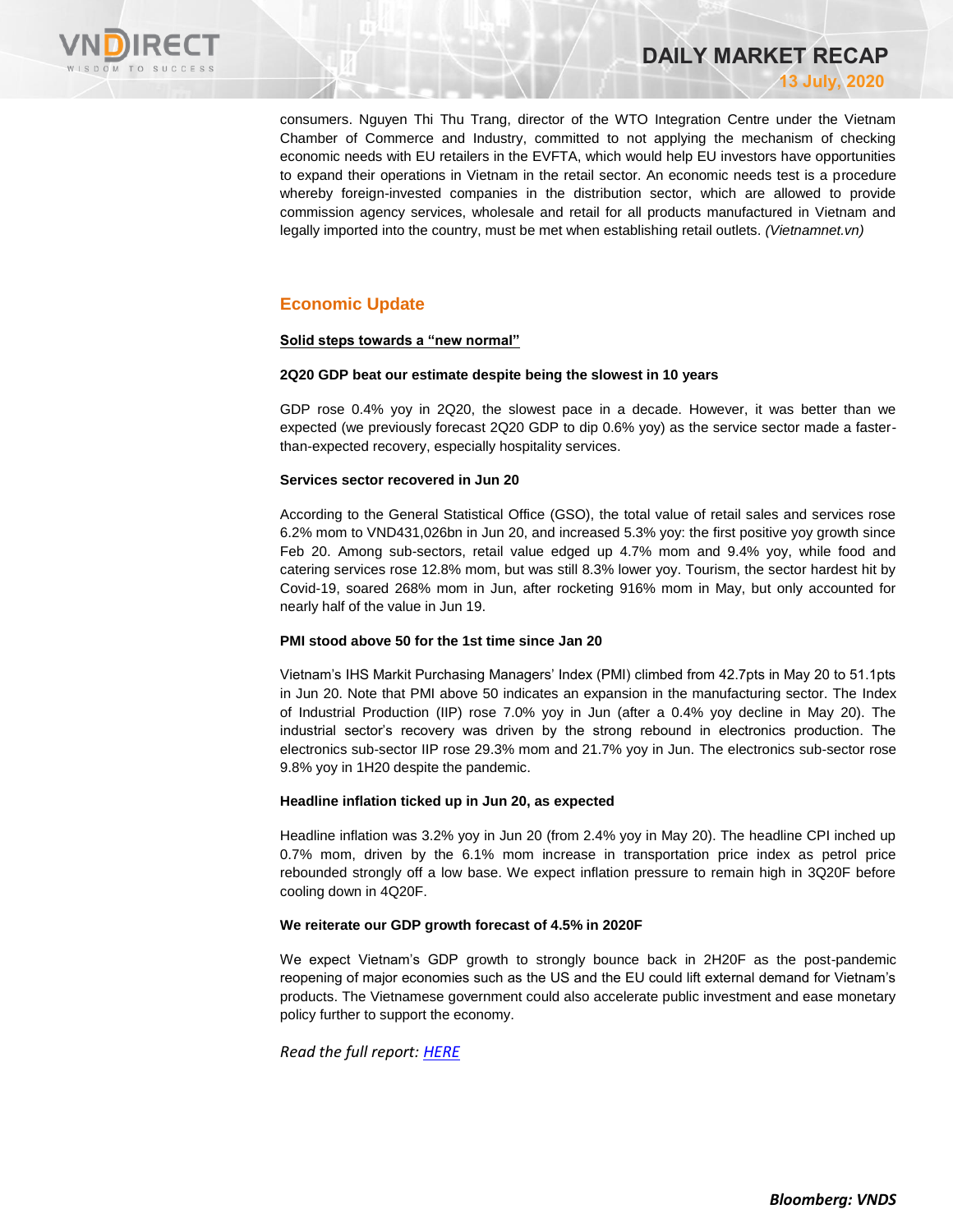

## **Notable Corporate Events**

**Hoa Sen Group (HSG VN HOSE) – Business results:** HSG's preliminary revenue and net profit in the nine months of the 2020 fiscal year ending 30 Jun reached VND19,189bn (-12.0% yoy) and VND690bn (+149% yoy), respectively, a company report said. The results meant HSG has beaten by 72% its full-year net profit target*. (Ndh.vn)*

*<to be continued>*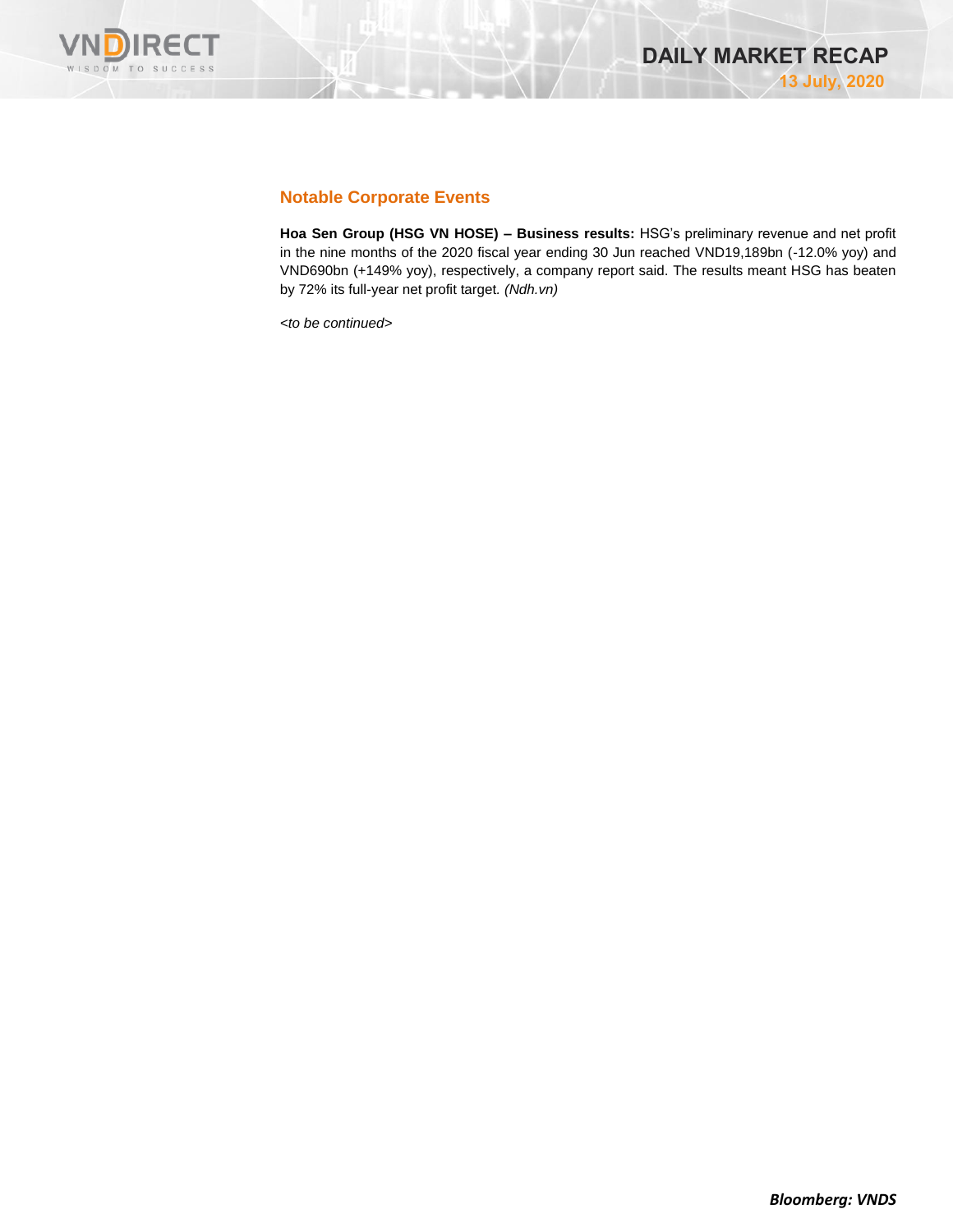## Vľ RECT WISDOM TO SUCCESS

## **DAILY MARKET RECAP 13 July, 2020**

## **COVERAGE SUMMARY**

|               | <b>Adjusted target</b> |         |                       |               |                      |                      |  |  |
|---------------|------------------------|---------|-----------------------|---------------|----------------------|----------------------|--|--|
| <b>Ticker</b> | <b>Close price</b>     |         | <b>Dividend yield</b> | <b>Upside</b> | <b>Recomendation</b> | <b>Latest report</b> |  |  |
|               |                        | price   |                       |               |                      |                      |  |  |
| PC1           | 17,950                 | 17,200  | 0.0%                  | $-4.2%$       | <b>HOLD</b>          | Link                 |  |  |
| <b>LPB</b>    | 8,600                  | 10,000  | 0.0%                  | 16.3%         | ADD                  | Link                 |  |  |
| NLG           | 25,500                 | 39,600  | 2.8%                  | 58.1%         | ADD                  | Link                 |  |  |
| <b>ACV</b>    | 59,500                 | 82,900  | 1.3%                  | 40.7%         | <b>ADD</b>           | Link                 |  |  |
| <b>DPM</b>    | 14,650                 | 15,800  | 9.2%                  | 17.0%         | ADD                  | Link                 |  |  |
| QNS           | 32,200                 | 44,300  | 2.2%                  | 39.8%         | ADD                  | Link                 |  |  |
| <b>LTG</b>    | 19,500                 | 27,300  | 9.8%                  | 49.8%         | ADD                  | Link                 |  |  |
| VCB           | 82,900                 | 86,200  | 1.2%                  | 5.2%          | <b>HOLD</b>          | Link                 |  |  |
| <b>MBB</b>    | 17,200                 | 26,200  | 5.7%                  | 58.1%         | ADD                  | Link                 |  |  |
| <b>VPB</b>    | 22,350                 | 21,200  | 0.0%                  | $-5.1%$       | <b>HOLD</b>          | Link                 |  |  |
| <b>TCM</b>    | 20,500                 | 28,200  | 2.8%                  | 40.3%         | <b>ADD</b>           | Link                 |  |  |
| <b>HPG</b>    | 27,650                 | 32,800  | 2.2%                  | 20.9%         | ADD                  | Link                 |  |  |
| <b>PVT</b>    | 10,400                 | 14,400  | 12.6%                 | 51.1%         | ADD                  | Link                 |  |  |
| <b>STK</b>    | 17,700                 | 22,400  | 8.6%                  | 35.2%         | ADD                  | Link                 |  |  |
| <b>PNJ</b>    | 59,300                 | 78,800  | 3.1%                  | 35.9%         | ADD                  | Link                 |  |  |
| <b>KDH</b>    | 24,200                 | 28,300  | 2.4%                  | 19.4%         | ADD                  | Link                 |  |  |
| <b>DCM</b>    | 8,950                  | 8,900   | 11.0%                 | 10.5%         | <b>HOLD</b>          | Link                 |  |  |
| <b>VTP</b>    | 138,000                | 111,000 | 1.8%                  | $-17.8%$      | <b>REDUCE</b>        | Link                 |  |  |
| ACB           | 23,900                 | 28,500  | 2.9%                  | 22.2%         | ADD                  | Link                 |  |  |
| GAS           | 74,900                 | 70,000  | 5.6%                  | $-0.9%$       | <b>HOLD</b>          | Link                 |  |  |
| <b>PVS</b>    | 12,400                 | 16,500  | 7.9%                  | 41.0%         | ADD                  | Link                 |  |  |
| <b>PVD</b>    | 10,550                 | 11,700  | 0.0%                  | 10.9%         | <b>HOLD</b>          | Link                 |  |  |
| <b>MSH</b>    | 33,250                 | 51,600  | 12.7%                 | 67.9%         | ADD                  | Link                 |  |  |
| <b>MWG</b>    | 82,800                 | 139,900 | 3.5%                  | 72.4%         | ADD                  | Link                 |  |  |
| <b>POW</b>    | 10,050                 | 16,700  | 0.0%                  | 66.2%         | ADD                  | Link                 |  |  |
| <b>TCB</b>    | 20,300                 | 27,400  | 0.0%                  | 35.0%         | <b>ADD</b>           | Link                 |  |  |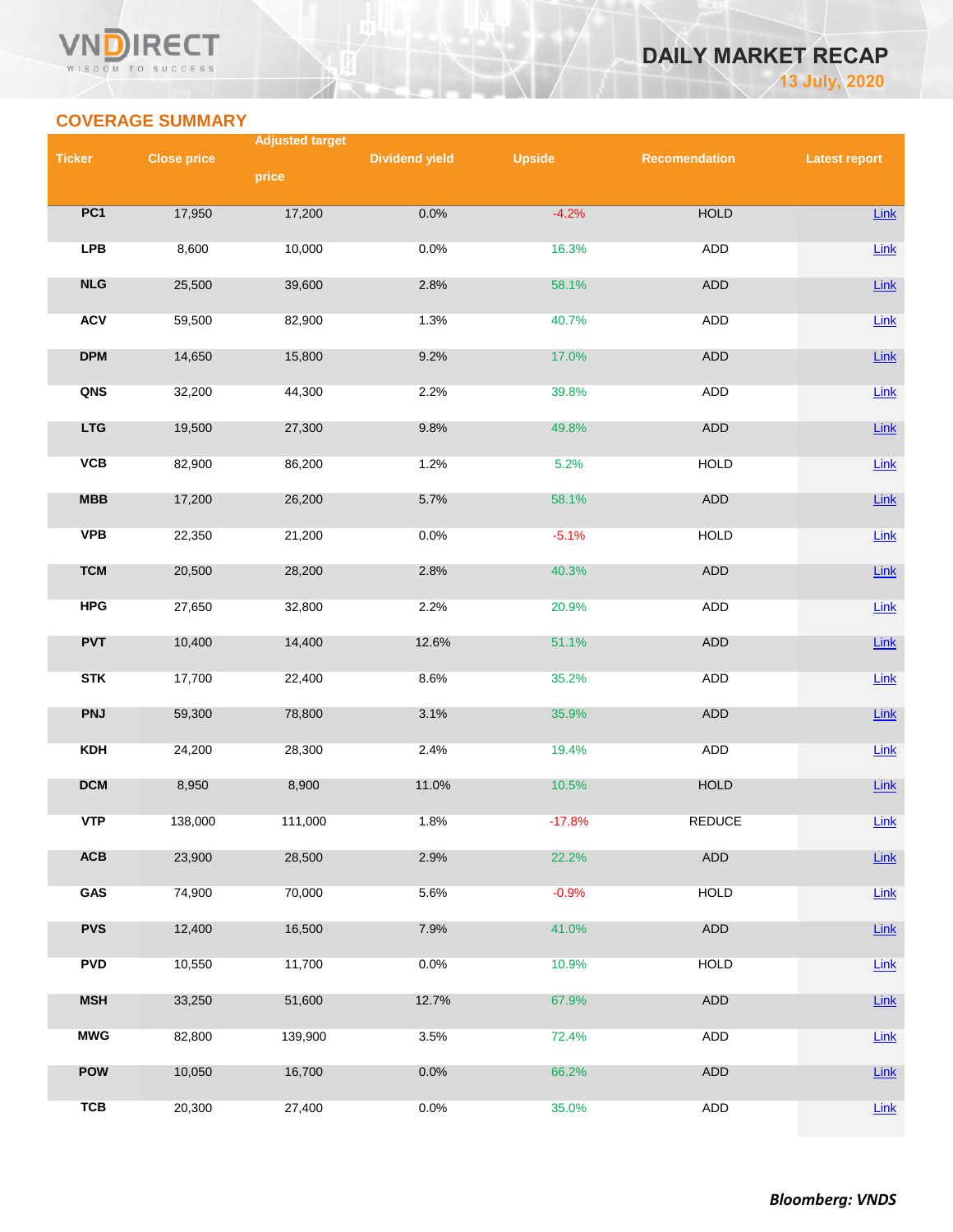

# **DAILY MARKET RECAP**

**13 July, 2020**

|               |                    | <b>Adjusted target</b> |                       |               |                      |                      |
|---------------|--------------------|------------------------|-----------------------|---------------|----------------------|----------------------|
| <b>Ticker</b> | <b>Close price</b> |                        | <b>Dividend yield</b> | <b>Upside</b> | <b>Recomendation</b> | <b>Latest report</b> |
|               |                    | price                  |                       |               |                      |                      |
|               |                    |                        |                       |               |                      |                      |
| <b>PPC</b>    | 24,600             | 27,400                 | 9.1%                  | 20.5%         | ADD                  | Link                 |
| VIB           | 18,400             | 23,800                 | 0.0%                  | 29.3%         | ADD                  | $Link$               |
| <b>KBC</b>    | 14,500             | 17,500                 | 0.0%                  | 20.7%         | <b>ADD</b>           | $Link$               |
| <b>VNM</b>    | 114,800            | 131,000                | 5.5%                  | 19.6%         | ADD                  | $Link$               |
| <b>VHM</b>    | 79,100             | 104,300                | 1.5%                  | 33.3%         | ADD                  | $Link$               |
| <b>VJC</b>    | 108,000            | 142,200                | 2.9%                  | 34.6%         | ADD                  | $Link$               |
| <b>VHC</b>    | 37,700             | 39,700                 | 3.3%                  | 8.6%          | <b>HOLD</b>          | $Link$               |
| <b>VRE</b>    | 26,500             | 38,000                 | 0.0%                  | 43.4%         | ADD                  | Link                 |
| <b>GMD</b>    | 19,300             | 29,500                 | 0.0%                  | 52.8%         | <b>ADD</b>           | $Link$               |
| <b>DBC</b>    | 46,000             | 35,500                 | 1.4%                  | $-21.4%$      | <b>REDUCE</b>        | Link                 |
| <b>FPT</b>    | 48,650             | 64,348                 | 4.8%                  | 37.0%         | ADD                  | $Link$               |
| <b>MML</b>    | 48,400             | 73,700                 | 0.0%                  | 52.3%         | ADD                  | $Link$               |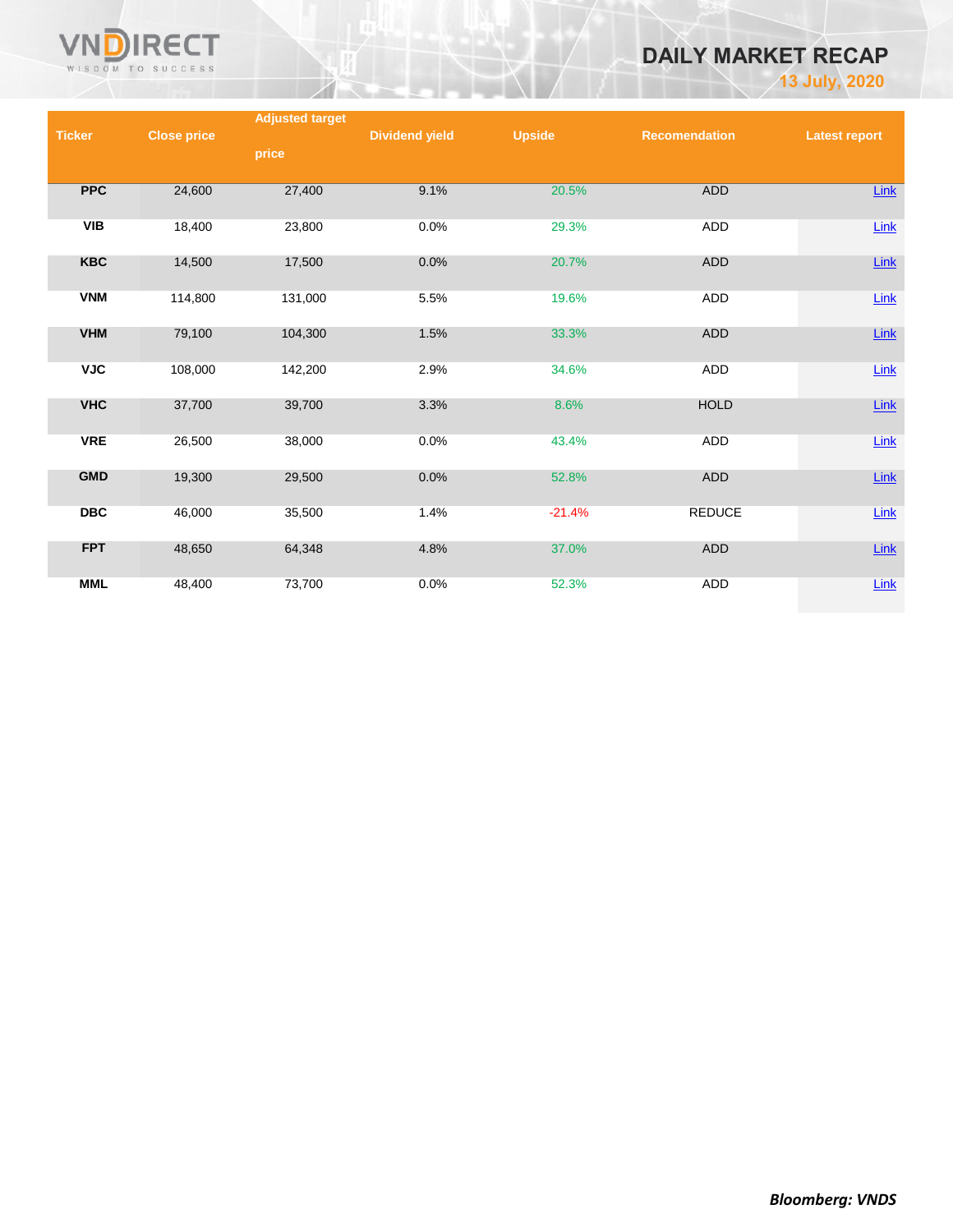## **MARKET MOVEMENTS**

WISDOM TO SUCCESS

**RECT** 

הו

|                    |              | <b>HOSE</b> |         |        |              | <b>HNX</b>         |              |       |         |         |            |
|--------------------|--------------|-------------|---------|--------|--------------|--------------------|--------------|-------|---------|---------|------------|
| <b>Top gainers</b> |              |             |         |        | <b>VND</b>   | <b>Top gainers</b> |              |       |         |         | <b>VND</b> |
| <b>Ticker</b>      | Last         | Chg         | $%$ chg | Vol.   | <b>Index</b> | <b>Ticker</b>      | Last         | Chg   | $%$ chg | Vol.    | Index      |
|                    | <b>Price</b> |             |         |        | impact       |                    | <b>Price</b> |       |         |         | impact     |
| <b>PIT</b>         | 4,280        | 280         | 7.00    | 17,300 | 0.001        | VIG                | 900          | 100   | 12.50   | 80.700  | 0.003      |
| HU <sub>3</sub>    | 7,770        | 500         | 6.88    | 110    | 0.001        | <b>ACM</b>         | 1,000        | 100   | 11.11   | 1.42MLN | 0.005      |
| <b>DAT</b>         | 21,100       | 1,350       | 6.84    | 2,710  | 0.018        | FID.               | 1,100        | 100   | 10.00   | 23,500  | 0.001      |
| <b>MCP</b>         | 10,650       | 680         | 6.82    | 10     | 0.003        | <b>NBP</b>         | 15,400       | 1,400 | 10.00   | 11,800  | 0.003      |
| DTT                | 12,550       | 800         | 6.81    | 100    | 0.002        | SPI                | 1,100        | 100   | 10.00   | 130,600 | 0.002      |

| <b>Top losers</b> |              |          |         |        | <b>VND</b>   |
|-------------------|--------------|----------|---------|--------|--------------|
| <b>Ticker</b>     | Last         |          | %chq    | Vol.   | <b>Index</b> |
|                   | <b>Price</b> |          |         |        | impact       |
| <b>SMA</b>        | 9.440        | $-710$   | $-7.00$ | 9,350  | $-0.004$     |
| <b>LCM</b>        | 680          | $-50$    | $-6.85$ | 48,440 | 0.000        |
| <b>TIX</b>        | 27.900       | $-2,050$ | $-6.84$ | 40     | $-0.018$     |
| <b>HRC</b>        | 36,300       | $-2,650$ | $-6.80$ | 30     | $-0.023$     |
| SSC               | 51,100       | $-3,700$ | $-6.75$ | 50     | $-0.016$     |

|               | <b>Top index movers</b> |     |      | <b>VND</b> |              |
|---------------|-------------------------|-----|------|------------|--------------|
| <b>Ticker</b> | Last                    | Cha | %chq | Vol.       | <b>Index</b> |
|               | <b>Price</b>            |     |      |            | impact       |
| <b>GAS</b>    | 74,900                  | 600 | 0.81 | 592.380    | 0.327        |
| <b>VCB</b>    | 82,900                  | 200 | 0.24 | 371,630    | 0.212        |
| <b>FPT</b>    | 48,650                  | 850 | 1.78 | 2.66MLN    | 0.190        |
| <b>CTG</b>    | 23,950                  | 150 | 0.63 | 6.13MLN    | 0.159        |
| <b>REE</b>    | 32,900                  | 900 | 2.81 | 1.12MLN    | 0.080        |

|               | <b>Top index laggers</b> |          |         |         | <b>VND</b>   |
|---------------|--------------------------|----------|---------|---------|--------------|
| <b>Ticker</b> | Last                     | Cha      | %chq    | Vol.    | <b>Index</b> |
|               | <b>Price</b>             |          |         |         | impact       |
| <b>SAB</b>    | 200,000                  | $-6,000$ | $-2.91$ | 150.810 | $-1.097$     |
| <b>VRE</b>    | 26,500                   | $-550$   | $-2.03$ | 2.29MLN | $-0.365$     |
| VHM           | 79,100                   | $-300$   | $-0.38$ | 988.800 | $-0.287$     |
| <b>VNM</b>    | 114,800                  | $-500$   | $-0.43$ | 943,850 | $-0.248$     |
| BID           | 41,300                   | $-200$   | $-0.48$ | 1.04MLN | $-0.229$     |

|                    |              | <b>HOSE</b> |      |        |              | <b>HNX</b> |                    |       |       |         |        |  |
|--------------------|--------------|-------------|------|--------|--------------|------------|--------------------|-------|-------|---------|--------|--|
| <b>Top gainers</b> |              |             |      |        | <b>VND</b>   |            | <b>Top gainers</b> |       |       |         |        |  |
| Ticker             | Last         | Chg         | %chq | Vol.   | <b>Index</b> | Ticker     | Last               | Chg   | %chq  | Vol.    | Index  |  |
|                    | <b>Price</b> |             |      |        | impact       |            | <b>Price</b>       |       |       |         | impact |  |
| PIT                | 4,280        | 280         | 7.00 | 17,300 | 0.001        | VIG        | 900                | 100   | 12.50 | 80.700  | 0.003  |  |
| HU3                | 7,770        | 500         | 6.88 | 110    | 0.001        | <b>ACM</b> | 1,000              | 100   | 11.11 | 1.42MLN | 0.005  |  |
| DAT                | 21.100       | 1,350       | 6.84 | 2,710  | 0.018        | FID        | 1.100              | 100   | 10.00 | 23,500  | 0.001  |  |
| <b>MCP</b>         | 10,650       | 680         | 6.82 | 10     | 0.003        | <b>NBP</b> | 15,400             | 1,400 | 10.00 | 11,800  | 0.003  |  |
| <b>DTT</b>         | 10ECD        | 000         | 0.04 | 100    | 0.002        | CDI        | 1.100              | 100   | 10.00 | 120000  | n nnh  |  |

| <b>Top losers</b> |              |          |         |        | <b>VND</b>   | <b>Top losers</b> |              |          |          |         | <b>VND</b>   |
|-------------------|--------------|----------|---------|--------|--------------|-------------------|--------------|----------|----------|---------|--------------|
| Ticker            | Last         | Chg      | $%$ chg | Vol.   | <b>Index</b> | Ticker            | Last         | Chg      | $%$ chg  | Vol.    | <b>Index</b> |
|                   | <b>Price</b> |          |         |        | impact       |                   | <b>Price</b> |          |          |         | impact       |
| <b>SMA</b>        | 9,440        | $-710$   | $-7.00$ | 9,350  | $-0.004$     | <b>HKB</b>        | 900          | $-100$   | $-10.00$ | 318,500 | $-0.004$     |
| LCM               | 680          | $-50$    | $-6.85$ | 48,440 | 0.000        | <b>NHC</b>        | 29,300       | $-3.200$ | $-9.85$  | 100     | $-0.005$     |
| TIX               | 27,900       | $-2,050$ | $-6.84$ | 40     | $-0.018$     | RCL               | 23,400       | $-2,500$ | $-9.65$  | 200     | $-0.014$     |
| <b>HRC</b>        | 36,300       | $-2,650$ | $-6.80$ | 30     | $-0.023$     | <b>POT</b>        | 13,400       | $-1,400$ | $-9.46$  | 100     | $-0.007$     |
| SSC               | 51,100       | $-3,700$ | $-6.75$ | 50     | $-0.016$     | CAN               | 21,300       | $-2,100$ | $-8.97$  | 100     | $-0.005$     |
|                   |              |          |         |        |              |                   |              |          |          |         |              |

| <b>Top index movers</b> |              |     |      |         | <b>VND</b> | <b>VND</b><br>Top index movers, |              |     |         |         |              |
|-------------------------|--------------|-----|------|---------|------------|---------------------------------|--------------|-----|---------|---------|--------------|
| Ticker                  | Last         | Chg | %chq | Vol.    | Index      | Ticker                          | Last         | Chg | $%$ chq | Vol.    | <b>Index</b> |
|                         | <b>Price</b> |     |      |         | impact     |                                 | <b>Price</b> |     |         |         | impact       |
| GAS                     | 74.900       | 600 | 0.81 | 592.380 | 0.327      | VIF                             | 17.900       | 900 | 5.29    | 2.600   | 0.031        |
| <b>VCB</b>              | 82,900       | 200 | 0.24 | 371.630 | 0.212      | <b>NTP</b>                      | 31,600       | 600 | 1.94    | 63.400  | 0.024        |
| FPT                     | 48.650       | 850 | 1.78 | 2.66MLN | 0.190      | <b>DGC</b>                      | 40,200       | 300 | 0.75    | 225.800 | 0.023        |
| <b>CTG</b>              | 23,950       | 150 | 0.63 | 6.13MLN | 0.159      | <b>DST</b>                      | 6,800        | 600 | 9.68    | 998,500 | 0.019        |
| REE                     | 32,900       | 900 | 2.81 | 1.12MLN | 0.080      | <b>DHT</b>                      | 48,000       | 800 | 1.69    | 23,500  | 0.012        |
|                         |              |     |      |         |            |                                 |              |     |         |         |              |

|            | <b>Top index laggers</b> |          |         |         | <b>VND</b>             | Top index laggers |                      |        |         |         |                        |
|------------|--------------------------|----------|---------|---------|------------------------|-------------------|----------------------|--------|---------|---------|------------------------|
| Ticker     | Last<br><b>Price</b>     | Chg      | $%$ chg | Vol.    | <b>Index</b><br>impact | Ticker            | Last<br><b>Price</b> | Chg    | $%$ chg | Vol.    | <b>Index</b><br>impact |
| SAB        | 200.000                  | $-6.000$ | $-2.91$ | 150.810 | $-1.097$               | <b>ACB</b>        | 23,900               | $-100$ | $-0.42$ | 1.84MLN | $-0.155$               |
| <b>VRE</b> | 26,500                   | $-550$   | $-2.03$ | 2.29MLN | $-0.365$               | <b>SHB</b>        | 13,000               | $-100$ | $-0.76$ | 1.94MLN | $-0.146$               |
| VHM        | 79.100                   | $-300$   | $-0.38$ | 988.800 | $-0.287$               | <b>NVB</b>        | 9.100                | $-200$ | $-2.15$ | 3.35MLN | $-0.076$               |
| <b>VNM</b> | 114,800                  | $-500$   | $-0.43$ | 943.850 | $-0.248$               | <b>VCS</b>        | 63,000               | $-900$ | $-1.41$ | 99,200  | $-0.028$               |
| BID        | 41,300                   | $-200$   | $-0.48$ | 1.04MLN | $-0.229$               | VIX               | 7,200                | $-200$ | $-2.70$ | 142.500 | $-0.020$               |

| <b>Top liquidity</b> |                      |        |         |         | <b>VND</b>   | <b>Top liquidity</b> |                      |        |         |                   | <b>VND</b> |
|----------------------|----------------------|--------|---------|---------|--------------|----------------------|----------------------|--------|---------|-------------------|------------|
| Ticker               | Last<br><b>Price</b> | Chg    | %chq    | Val.    | <b>Index</b> | Ticker               | Last<br><b>Price</b> | Chg    | $%$ chg | Val.              | Index      |
|                      |                      |        |         | (VNDbn) | impact       |                      |                      |        |         | (VNDbn)           | impact     |
| HPG                  | 27.650               | $-100$ | $-0.36$ | 406     | $-0.079$     | <b>ACB</b>           | 23.900               | $-100$ | $-0.42$ | 44                | $-0.155$   |
| <b>CTG</b>           | 23,950               | 150    | 0.63    | 148     | 0.159        | <b>NVB</b>           | 9,100                | $-200$ | $-2.15$ | 31                | $-0.076$   |
| <b>FPT</b>           | 48.650               | 850    | 1.78    | 129     | 0.190        | <b>SHB</b>           | 13,000               | $-100$ | $-0.76$ | 25                | $-0.146$   |
| <b>VNM</b>           | 114,800              | $-500$ | $-0.43$ | 109     | $-0.248$     | <b>PVS</b>           | 12,400               | 0      | 0.00    | 20                | 0.000      |
| HSG                  | 11,850               | 100    | 0.85    | 103     | 0.013        | <b>SHS</b>           | 13,200               | 0      | 0.00    | 16                | 0.000      |
|                      |                      |        |         |         |              |                      |                      |        |         | Source: Bloomberg |            |

*Source: Bloomberg*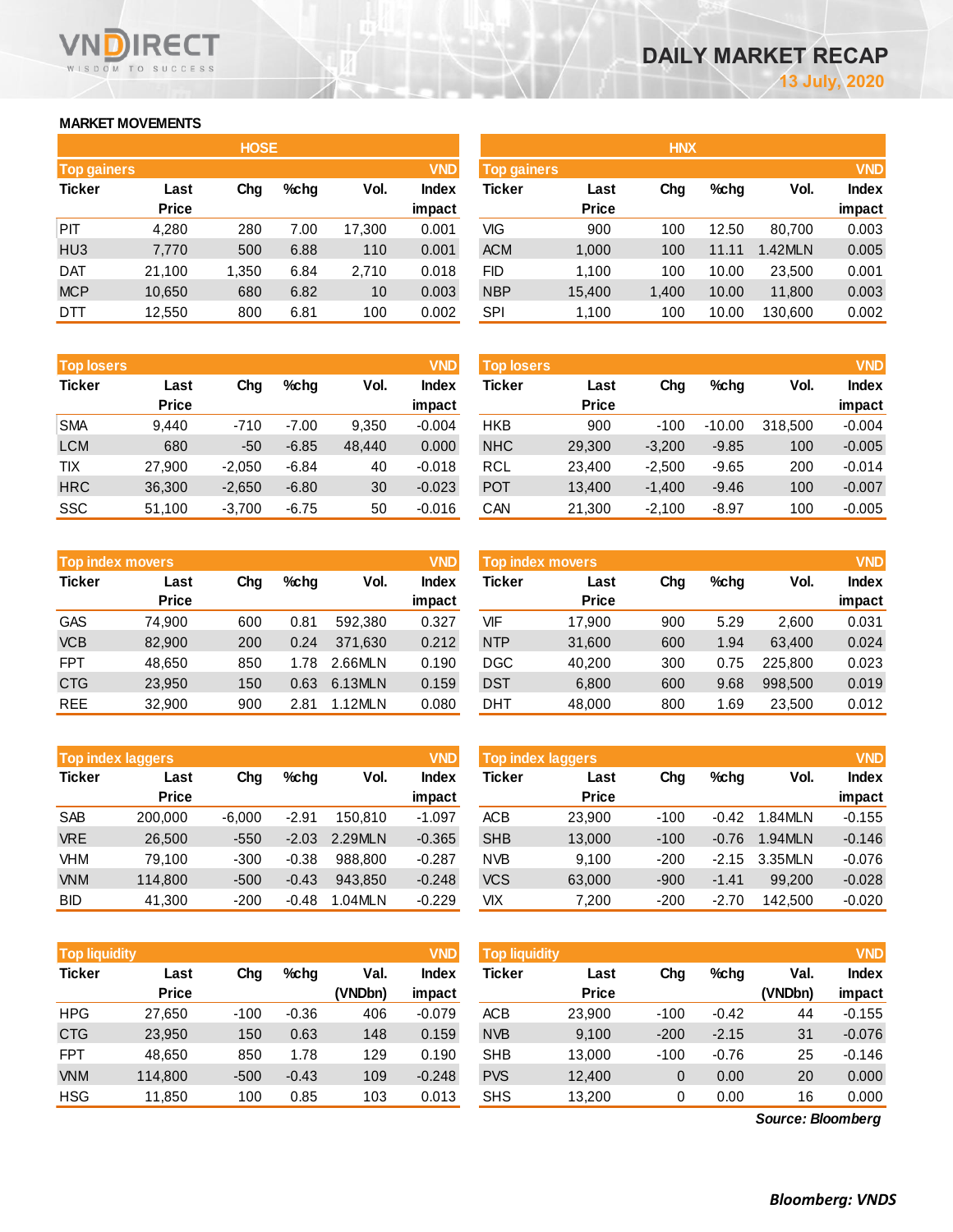## **FOREIGN ACTIVITIES**

| Volume (Mn'shs)       | <b>HOSE</b> | <b>HNX</b> | <b>Value (VND'bn)</b> | <b>HOSE</b> | <b>HNX</b> |
|-----------------------|-------------|------------|-----------------------|-------------|------------|
| <b>BUY</b>            | 18.5        | 0.5        | <b>BUY</b>            | 560.7       | 6.4        |
| % of market           | 7.8%        | $1.6\%$    | % of market           | 13.5%       | 1.7%       |
| SELL                  | 25.9        | 0.7        | <b>SELL</b>           | 643.5       | 6.5        |
| % of market           | $10.9\%$    | $2.0\%$    | % of market           | 15.5%       | 1.7%       |
| <b>NET BUY (SELL)</b> | (7.4)       | (0.1)      | <b>NET BUY (SELL)</b> | (82.8)      | (0.0)      |

*Source: HSX, HNX*





| <b>NET BUY (SELL)</b>   | (755.5)     | (217.3)    | <b>NET BUY (SELL)</b> | (2,366)     | (2,045.9)<br>Source: HSX, HNX |
|-------------------------|-------------|------------|-----------------------|-------------|-------------------------------|
| % of market             | 8.9%        | 4.0%       | % of market           | 15.8%       | 1.6%                          |
| <b>SELL</b>             | 3,230.3     | 281.4      | <b>SELL</b>           | 98,085.5    | 2,762.4                       |
| % of market             | 6.8%        | $0.9\%$    | % of market           | 15.4%       | 0.4%                          |
| <b>BUY</b>              | 2,474.8     | 64.1       | <b>BUY</b>            | 95,719.2    | 716.6                         |
| <b>Volume (MIn'shs)</b> | <b>HOSE</b> | <b>HNX</b> | <b>Value (VND'bn)</b> | <b>HOSE</b> | <b>HNX</b>                    |
| YTD ACCUMULATION        |             |            |                       |             |                               |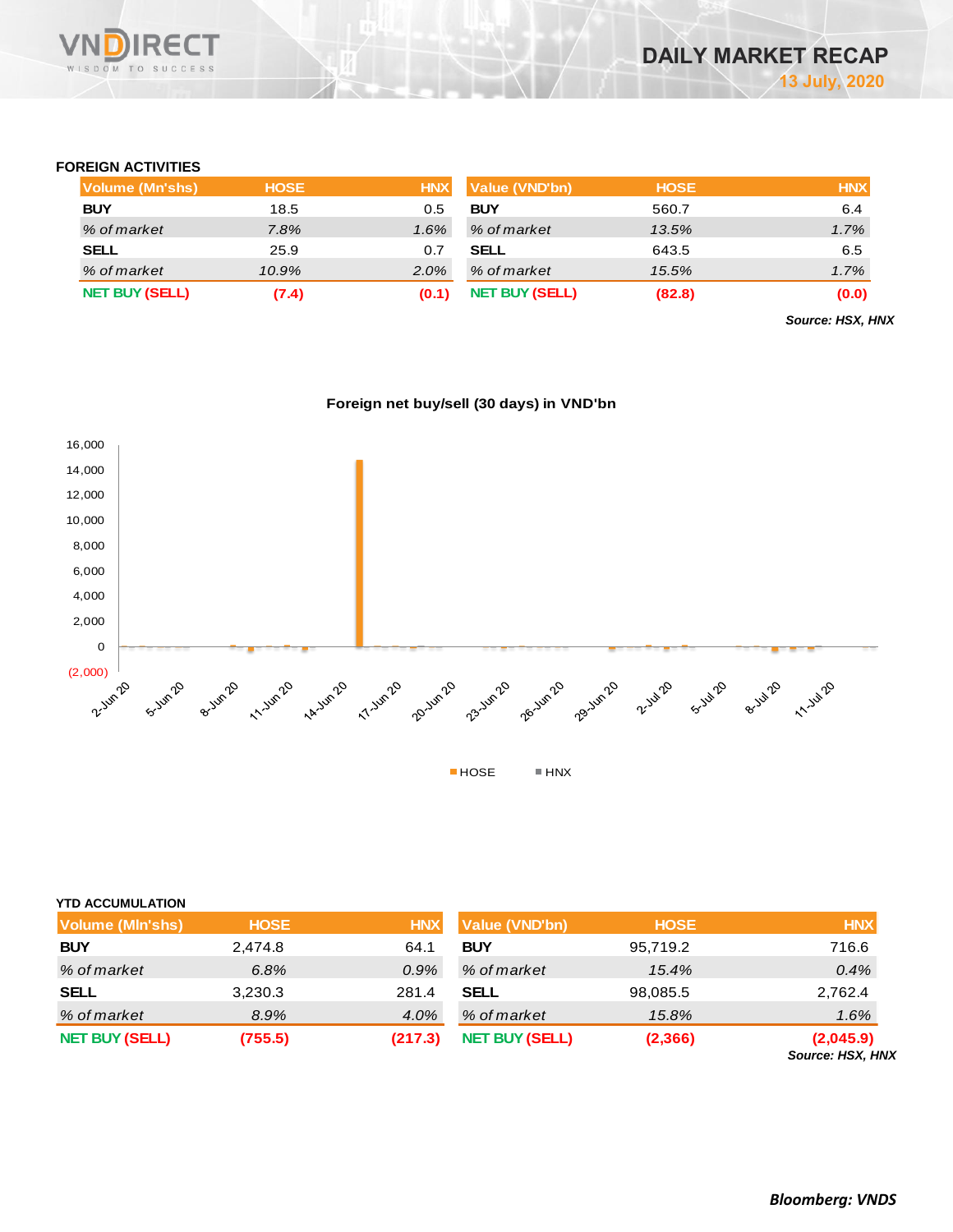## **FOREIGN ACTIVITIES**

WISDOM TO SUCCESS

**RECT** 

VND

|               |                               | <b>HOSE</b> |         |       |                 | <b>HNX</b>                    |               |               |      |       |                        |  |
|---------------|-------------------------------|-------------|---------|-------|-----------------|-------------------------------|---------------|---------------|------|-------|------------------------|--|
|               | Top buy by foreigners (value) |             |         |       | <b>VND'bn</b>   | Top buy by foreigners (value) |               | <b>VND'bn</b> |      |       |                        |  |
| <b>Ticker</b> | Last<br><b>Price</b>          | Chg         | %chg    | Value | Index<br>impact | <b>Ticker</b>                 | Last<br>Price | Chg           | %chg | Value | <b>Index</b><br>impact |  |
| <b>HPG</b>    | 27,650                        | $-100$      | $-0.36$ | 85.7  | $-0.079$        | <b>BVS</b>                    | 9,900         | 100           | 1.02 | 3.7   | 0.000                  |  |
| <b>FPT</b>    | 48,650                        | 850         | 1.78    | 67.3  | 0.190           | <b>DGC</b>                    | 40,200        | 300           | 0.75 | 0.8   | 0.000                  |  |
| <b>HCM</b>    | 19,150                        | $-200$      | $-1.03$ | 67.3  | $-0.017$        | <b>SHS</b>                    | 13,200        | 0             | 0.00 | 0.3   | 0.000                  |  |
| <b>VNM</b>    | 114,800                       | $-500$      | $-0.43$ | 56.4  | $-0.248$        | <b>SHE</b>                    | 25,900        | 500           | 1.97 | 0.3   | 0.000                  |  |
| <b>CTG</b>    | 23,950                        | 150         | 0.63    | 26.1  | 0.159           | EID                           | 11,100        | 100           | 0.91 | 0.3   | 0.000                  |  |

|               | Top sell by foreigners (value), |        |         |       | <b>VND'bn</b>   | Top sell by foreigners (value) |                      |       |      |       | <b>VND'bn</b>   |
|---------------|---------------------------------|--------|---------|-------|-----------------|--------------------------------|----------------------|-------|------|-------|-----------------|
| <b>Ticker</b> | Last<br><b>Price</b>            | Chg    | %chg    | Value | Index<br>impact | Ticker                         | Last<br><b>Price</b> | Chg   | %chg | Value | Index<br>impact |
| VNM           | 114,800                         | $-500$ | $-0.43$ | 79.8  | $-0.248$        | <b>BVS</b>                     | 9,900                | 100   | 1.02 | 3.6   | 0.000           |
| <b>HPG</b>    | 27,650                          | $-100$ | $-0.36$ | 78.5  | $-0.079$        | <b>SHS</b>                     | 13,200               | 0     | 0.00 | 1.1   | 0.000           |
| <b>HCM</b>    | 19.150                          | $-200$ | $-1.03$ | 69.1  | $-0.017$        | <b>PVS</b>                     | 12,400               | 0     | 0.00 | 0.6   | 0.000           |
| <b>FPT</b>    | 48,650                          | 850    | 1.78    | 67.3  | 0.190           | <b>BAX</b>                     | 42,000               | 1,000 | 2.44 | 0.4   | 0.000           |
| <b>VRE</b>    | 26,500                          | $-550$ | $-2.03$ | 33.1  | $-0.365$        | <b>EID</b>                     | 11,100               | 100   | 0.91 | 0.3   | 0.000           |

| Top net buy by foreigners (value) |                      |        |         |       | <b>VND'bn</b>   | <b>VND'bn</b><br>Top net buy by foreigners (value) |                      |        |         |       |                        |
|-----------------------------------|----------------------|--------|---------|-------|-----------------|----------------------------------------------------|----------------------|--------|---------|-------|------------------------|
| <b>Ticker</b>                     | Last<br><b>Price</b> | Chg    | %chg    | Value | Index<br>impact | Ticker                                             | Last<br><b>Price</b> | Chg    | %chg    | Value | <b>Index</b><br>impact |
| <b>BID</b>                        | 41,300               | $-200$ | $-0.48$ | 20.0  | $-0.229$        | <b>DGC</b>                                         | 40,200               | 300    | 0.75    | 0.8   | 0.000                  |
| <b>DHC</b>                        | 41,950               | 450    | 1.08    | 19.2  | 0.007           | <b>SHE</b>                                         | 25,900               | 500    | 1.97    | 0.3   | 0.000                  |
| E1VFVN30                          | 13,500               | $-190$ | $-1.39$ | 18.7  | 0.000           | HAT                                                | 19,900               | 300    | 1.53    | 0.2   | 0.000                  |
| <b>CTG</b>                        | 23,950               | 150    | 0.63    | 18.1  | 0.159           | <b>BVS</b>                                         | 9,900                | 100    | 1.02    | 0.1   | 0.000                  |
| <b>PLX</b>                        | 46,400               | 50     | 0.11    | 14.9  | 0.018           | <b>VCS</b>                                         | 63,000               | $-900$ | $-1.41$ | 0.1   | 0.000                  |
|                                   |                      |        |         |       |                 |                                                    |                      |        |         |       |                        |

|               | Top net sell by foreigners (value) |        |         |         | <b>VND'bn</b>   | Top net sell by foreigners (value) |                      | <b>VND'bn</b>  |       |         |                        |
|---------------|------------------------------------|--------|---------|---------|-----------------|------------------------------------|----------------------|----------------|-------|---------|------------------------|
| <b>Ticker</b> | Last<br><b>Price</b>               | Chg    | %chg    | Value   | Index<br>impact | Ticker                             | Last<br><b>Price</b> | Chg            | %chg  | Value   | <b>Index</b><br>impact |
| VRE           | 26,500                             | $-550$ | $-2.03$ | $-25.6$ | $-0.365$        | <b>SHS</b>                         | 13,200               | 0              | 0.00  | $-0.81$ | 0.000                  |
| <b>VNM</b>    | 114,800                            | $-500$ | $-0.43$ | $-23.4$ | $-0.248$        | <b>PVS</b>                         | 12,400               | $\overline{0}$ | 0.00  | $-0.61$ | 0.000                  |
| SSI           | 15,950                             | 0      | 0.00    | $-18.9$ | 0.000           | <b>BAX</b>                         | 42,000               | 1,000          | 2.44  | $-0.42$ | 0.000                  |
| <b>GEX</b>    | 20,600                             | 550    | 2.74    | $-16.8$ | 0.077           | <b>NBP</b>                         | 15,400               | 1,400          | 10.00 | $-0.13$ | 0.000                  |
| <b>STB</b>    | 11,450                             | $-100$ | $-0.87$ | $-11.5$ | $-0.054$        | <b>ACM</b>                         | 1,000                | 100            | 11.11 | $-0.11$ | 0.000                  |

*13-Jul-20*

*Source: Bloomberg, HOSE, HNX*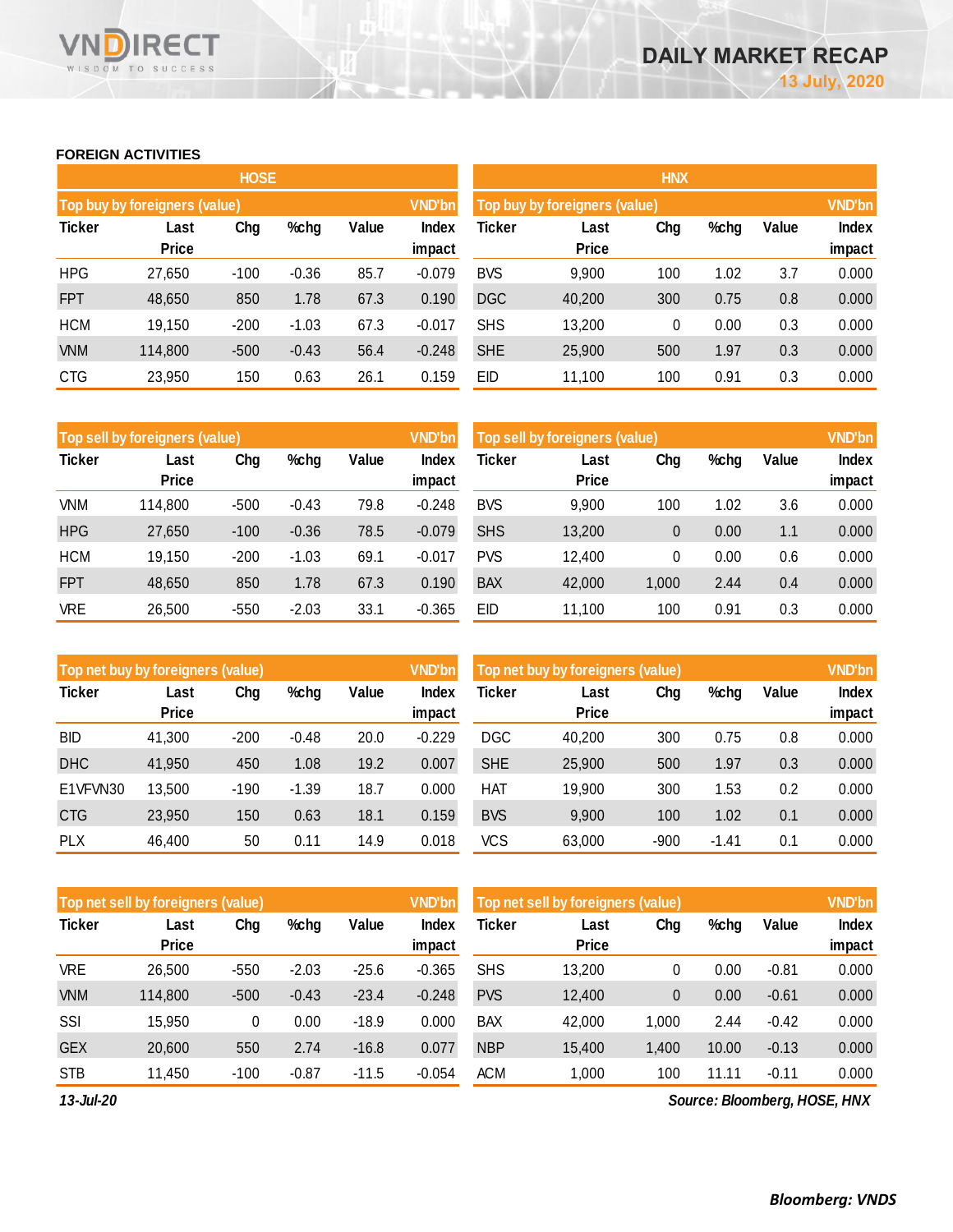## **TOP 60 MARKET CAP STOCKS SNAPSHOT ON HOSE**

| No. Ticker             | <b>Price</b>      |                | Price change (%) |                    |                |                |              |              | Mkt. Cap Outs. Vol. Float ratio Avail. Fil Ave. daily vol. | P/E               | P/B          | <b>ROE</b>    | <b>ROA</b>    |
|------------------------|-------------------|----------------|------------------|--------------------|----------------|----------------|--------------|--------------|------------------------------------------------------------|-------------------|--------------|---------------|---------------|
|                        | <b>VND</b>        | 1 <sub>M</sub> | <b>3M</b>        | 6M                 | <b>US\$mln</b> | <b>MIn'shs</b> | $\%$         |              | $% (30 days-shs)$                                          | $\pmb{\times}$    | $\pmb{\chi}$ | $\frac{9}{6}$ | $\%$          |
| 1 VIC VM               | 91,300            | $-0.5$         | $-4.9$           | $-20.5$            | 13.322         | 3,382          | 23.2         | 22.8         | 459,028                                                    | 43.6              | 3.8          | 10.6          | 1.9           |
| 2 VCB VM               | 82,900            | $-3.2$         | 17.1             | $-7.3$             | 13,264         | 3,709          | 25.2         | 6.2          | 826,982                                                    | 17.1              | 3.6          | 22.8          | 1.6           |
| 3 VHM VM               | 79,100            | 5.5            | 17.5             | $-8.3$             | 11,225         | 3,290          | 23.4         | 28.8         | 2,279,425                                                  | 10.1              | 4.1          | 47.9          | 15.7          |
| 4 VNM VM               | 114,800           | $-2.7$         | 15.8             | $-2.2$             | 8,624          | 1,741          | 81.8         | 41.2         | 1,040,829                                                  | 21.1              | 6.7          | 32.5          | 25.0          |
| 5 BID VM               | 41,300            | $-2.8$         | 11.2             | $-17.6$            | 7,166          | 4,022          | 19.0         | 12.3         | 1,123,223                                                  | 19.3              | 2.2          | 12.0          | 0.6           |
| 6 GAS VM<br>7 SAB VM   | 74,900<br>200,000 | 0.4<br>16.3    | 10.1<br>41.8     | $-21.4$<br>$-14.5$ | 6,184<br>5,533 | 1,914<br>641   | 4.2<br>10.4  | 45.7<br>36.6 | 565,481<br>95,720                                          | 12.9<br>29.8      | 2.8<br>7.4   | 23.6<br>27.2  | 17.6<br>19.2  |
| 8 CTG VM               | 23,950            | 2.8            | 22.2             | 3.2                | 3,847          | 3,723          | 35.5         | 0.1          | 5,011,260                                                  | 9.5               | 1.1          | 12.6          | 0.8           |
| 9 HPG VM               | 27,650            | 4.3            | 42.9             | 14.0               | 3,293          | 2,761          | 52.9         | 12.7         | 12,753,470                                                 | 10.0              | 1.5          | 17.4          | 8.3           |
| 10 TCB VM              | 20,300            | $-4.0$         | 18.0             | $-11.5$            | 3,065          | 3,500          | 70.0         | 0.0          | 1,668,730                                                  | 6.8               | 1.1          | 17.7          | 2.9           |
| 11 MSN VM              | 56,600            | $-3.2$         | $-2.6$           | $-0.7$             | 2,854          | 1,169          | 36.4         | 10.1         | 1,472,094                                                  | 14.3              | 1.6          | 12.7          | 5.4           |
| 12 NVL VM              | 63,000            | 14.8           | 21.2             | 14.5               | 2,635          | 970            | 28.9         | 32.2         | 1,139,814                                                  | 17.6              | 2.7          | 16.3          | 4.3           |
| 13 VREVM               | 26,500            | 2.3            | 4.1              | $-21.5$            | 2,598          | 2,272          | 39.7         | 18.1         | 2,392,997                                                  | 21.6              | 2.2          | 10.3          | 7.7           |
| 14 VJC VM              | 108,000           | $-4.8$         | $-6.7$           | $-26.3$            | 2,441          | 524            | 46.2         | 11.9         | 427,967                                                    | 15.2              | 3.8          | 26.3          | 8.7           |
| 15 PLX VM              | 46,400            | 2.7            | 15.0             | $-17.0$            | 2,414          | 1,206          | 10.0         | 5.5          | 1,175,699                                                  | 53.4              | 2.9          | 5.7           | 2.0           |
| 16 VPB VM              | 22,350            | $-3.2$         | 12.0             | 8.5                | 2,350          | 2,438          | 73.3         | 0.0          | 3,796,893                                                  | 6.0               | 1.2          | 22.7          | 2.6           |
| 17 GVR VM              | 11,900            | $-2.1$         | 17.2             | <b>N/A</b>         | 2,053          | 4,000          | 100.0        | 12.4         | 1,672,994                                                  | 14.5              | 1.0          | 7.1           | 4.2           |
| 18 MBB VM              | 17,200            | $-2.5$         | 9.2              | $-19.2$            | 1,789          | 2,411          | 67.1         | 0.0          | 5,437,043                                                  | 5.1               | 1.0          | 20.1          | 1.9           |
| 19 FPT VM              | 48,650            | 3.5            | 20.3             | $-2.0$             | 1,645          | 784            | 75.4         | 0.0          | 1,471,428                                                  | 11.6              | 2.6          | 23.4          | 10.3          |
| 20 MWG VM              | 82,800            | $-3.7$         | 10.4             | $-27.7$            | 1,617          | 453            | 89.1         | 0.0          | 954,147                                                    | 9.4               | 2.8          | 33.6          | 11.7          |
| 21 HVN VM              | 26,250            | $-5.6$         | 11.5             | $-19.5$            | 1,606          | 1,418          | 3.9          | 20.7         | 1,003,524                                                  | 15.9              | 2.1          | 12.9          | 3.0           |
| 22 BVHVM               | 47,500            | $-1.7$         | 2.7              | $-28.8$            | 1,521          | 742            | 31.9         | 20.8         | 779,335                                                    | 36.4              | 1.8          | 5.3           | 0.7           |
| 23 HDB VM              | 26,650            | $-0.9$         | 31.9             | $-4.5$             | 1,110          | 966            | 71.7         | 9.4          | 1,101,504                                                  | 7.3               | 1.4          | 20.8          | 1.6           |
| 24 POW VM              | 10,050            | $-3.8$         | 14.2             | $-8.6$             | 1,015          | 2,342          | 87.9         | 37.7         | 4,579,027                                                  | 9.8               | 0.9          | 9.4           | 4.4           |
| 25 EIB VM              | 17,400            | $-2.8$         | 14.5             | $-3.3$             | 923            | 1,229          | 94.0         | 0.0          | 148,893                                                    | 22.5              | 1.3          | 6.1           | 0.6           |
| 26 STB VM<br>27 TPB VM | 11,450            | $-3.0$         | 26.7             | 10.1               | 891            | 1,804          | 96.2         | 14.8         | 14,955,110                                                 | 8.6               | 0.7          | 9.0<br>25.6   | 0.5           |
| 28 HNG VM              | 21,800<br>15,450  | 3.8<br>$-0.3$  | 25.3<br>21.7     | 1.2<br>10.4        | 768<br>739     | 817<br>1,109   | 53.4<br>18.8 | 0.0<br>48.7  | 118,947<br>608,865                                         | 5.6<br><b>N/A</b> | 1.3<br>1.8   | $-23.3$       | 2.0<br>$-8.5$ |
| 29 PNJ VM              | 59,300            | $-0.3$         | 3.0              | $-33.4$            | 576            | 225            | 71.5         | 0.0          | 615,635                                                    | 11.3              | 2.7          | 26.0          | 16.1          |
| 30 BHN VM              | 54,800            | 0.2            | 16.6             | $-25.4$            | 548            | 232            | 0.9          | 31.5         | 5,311                                                      | 34.3              | 2.8          | 8.4           | 4.8           |
| 31 KDH VM              | 24,200            | 4.3            | 20.1             | $-5.5$             | 548            | 525            | 79.8         | 5.1          | 692,420                                                    | 13.6              | 1.7          | 13.1          | 8.4           |
| 32 DHG VM              | 93,900            | 3.8            | 5.3              | 7.8                | 530            | 131            | 5.2          | 45.5         | 15,207                                                     | 18.6              | 3.5          | 20.2          | 16.1          |
| 33 REE VM              | 32,900            | 6.8            | 8.2              | $-8.0$             | 440            | 310            | 57.8         | 0.0          | 425,386                                                    | 6.6               | 1.0          | 16.0          | 8.2           |
| 34 LGC VM              | 51,800            | 21.9           | 13.8             | 31.1               | 431            | 193            | 0.6          | 4.0          | 19,025                                                     | 28.9              | 3.3          | 12.0          | 3.2           |
| 35 GEX VM              | 20,600            | 23.4           | 37.3             | 4.6                | 418            | 470            | 80.7         | 33.5         | 1,680,004                                                  | 15.5              | 1.6          | 10.6          | 3.3           |
| 36 SSI VM              | 15,950            | 2.9            | 21.3             | 1.1                | 413            | 601            | 83.6         | 50.2         | 5,467,838                                                  | 13.1              | 1.0          | 7.8           | 2.7           |
| 37 PDR VM              | 24,700            | $-2.4$         | 11.0             | 13.2               | 395            | 370            | 37.2         | 48.1         | 653,078                                                    | 10.4              | 2.3          | 23.0          | 7.5           |
| 38 VGC VM              | 20,000            | 5.8            | 27.0             | 11.1               | 387            | 448            | 34.5         | 39.0         | 477,465                                                    | 13.8              | 1.4          | 10.1          | 3.5           |
| 39 SBT VM              | 14,500            | $-6.5$         | 3.6              | $-22.5$            | 367            | 587            | 18.4         | 94.4         | 2,611,407                                                  | 85.0              | 1.2          | 1.5           | 0.6           |
| 40 PPC VM              | 24,600            | 2.7            | $-0.2$           | $-2.0$             | 340            | 321            | 24.6         | 32.6         | 172,058                                                    | 6.8               | 1.3          | 19.3          | 16.7          |
| 41 TCH VM              | 21,800            | $-3.5$         | 10.7             | $-37.5$            | 332            | 353            | 50.0         | 44.8         | 2,541,249                                                  | 11.7              | 1.7          | 14.5          | 8.4           |
| 42 PHR VM              | 52,200            | 3.0            | 27.2             | 36.1               | 305            | 135            | 32.8         | 38.6         | 1,228,434                                                  | 13.4              | 2.6          | 18.8          | 10.2          |
| 43 VHC VM              | 37,700            | 5.6            | 46.7             | $-5.8$             | 296            | 182            | 50.1         | 67.3         | 629,783                                                    | 5.8               | 1.4          | 21.7          | 16.1          |
| 44 KBC VM              | 14,500            | $-6.5$         | 22.4             | $-5.2$             | 294            | 470            | 71.0         | 28.1         | 3,176,933                                                  | 7.7               | 0.7          | 9.5           | 5.0           |
| 45 VPIVM               | 41,100            | 0.0            | $-2.1$           | $-2.7$             | 284            | 160            | 100.0        | 45.7         | 559,958                                                    | 13.0              | 2.7          | 21.4          | 6.5           |
| 46 NT2 VM<br>47 SCS VM | 22,250<br>126,000 | 7.7<br>5.4     | 21.6<br>17.5     | 20.9<br>$-3.7$     | 276<br>276     | 288<br>51      | 32.3<br>98.6 | 30.7<br>27.7 | 323,190<br>26,280                                          | 8.8               | 1.5          | 18.1<br>53.4  | 9.3<br>49.1   |
| 48 NLG VM              | 25,500            | 2.0            | 19.2             | $-5.7$             | 275            | 250            | 59.0         | 1.1          | 1,327,054                                                  | 13.5<br>7.3       | 6.8<br>1.2   | 17.5          |               |
| 49 KDC VM              | 30,400            | $-1.9$         | 102.0            | 57.1               | 270            | 206            | 62.6         | 79.0         | 542,540                                                    | 97.5              | 1.1          | 1.1           | 8.8<br>0.5    |
| 50 HPX VM              | 27,150            | 1.7            | $-1.8$           | 18.3               | 269            | 230            | 25.7         | 35.0         | 503,486                                                    | 14.2              | 2.1          | 15.9          | 6.2           |
| 51 CTD VM              | 80,800            | 19.7           | 51.0             | 62.6               | 266            | 76             | 67.3         | 3.1          | 714,962                                                    | 10.1              | 0.7          | 7.3           | 4.3           |
| 52 VCF VM              | 224,900           | 4.2            | 7.9              | 15.6               | 258            | 27             | 0.0          | 48.4         | 1,545                                                      | 8.8               | 3.8          | 44.2          | 32.0          |
| 53 DXG VM              | 11,400            | $-5.0$         | 26.0             | $-15.9$            | 255            | 519            | 83.6         | 8.1          | 4,064,714                                                  | 5.0               | 0.8          | 15.9          | 5.5           |
| 54 HCM VM              | 19,150            | $-0.5$         | 23.5             | $-10.7$            | 252            | 305            | 39.6         | 47.9         | 2,378,378                                                  | 12.9              | 1.3          | 12.0          | 7.5           |
| 55 DPM VM              | 14,650            | 2.8            | 5.8              | 13.6               | 247            | 391            | 32.1         | 37.8         | 3,226,100                                                  | 14.6              | 0.7          | 5.4           | 3.9           |
| 56 GMD VM              | 19,300            | $-2.5$         | 15.6             | $-10.2$            | 247            | 297            | 80.2         | 0.0          | 320,445                                                    | 12.2              | 1.0          | 7.8           | 5.0           |
| 57 HT1 VM              | 13,850            | 1.1            | 13.5             | $-5.8$             | 228            | 382            | 97.0         | 42.6         | 214,857                                                    | 7.1               | 1.0          | 13.8          | 7.4           |
| 58 HSG VM              | 11,850            | 7.7            | 120.2            | 56.7               | 227            | 444            | 65.3         | 37.4         | 12,548,360                                                 | 8.3               | 0.9          | 11.4          | 3.6           |
| 59 GTN VM              | 20,500            | 18.2           | 39.5             | 12.0               | 220            | 249            | 16.3         | 99.7         | 1,635,304                                                  | <b>N/A</b>        | 2.0          | $-2.1$        | $-1.2$        |
| 60 DBC VM              | 46,000            | 3.3            | 109.1            | 131.5              | 208            | 105            | 59.2         | 44.3         | 3,195,497                                                  | 7.8               | 1.4          | 20.6          | 6.8           |